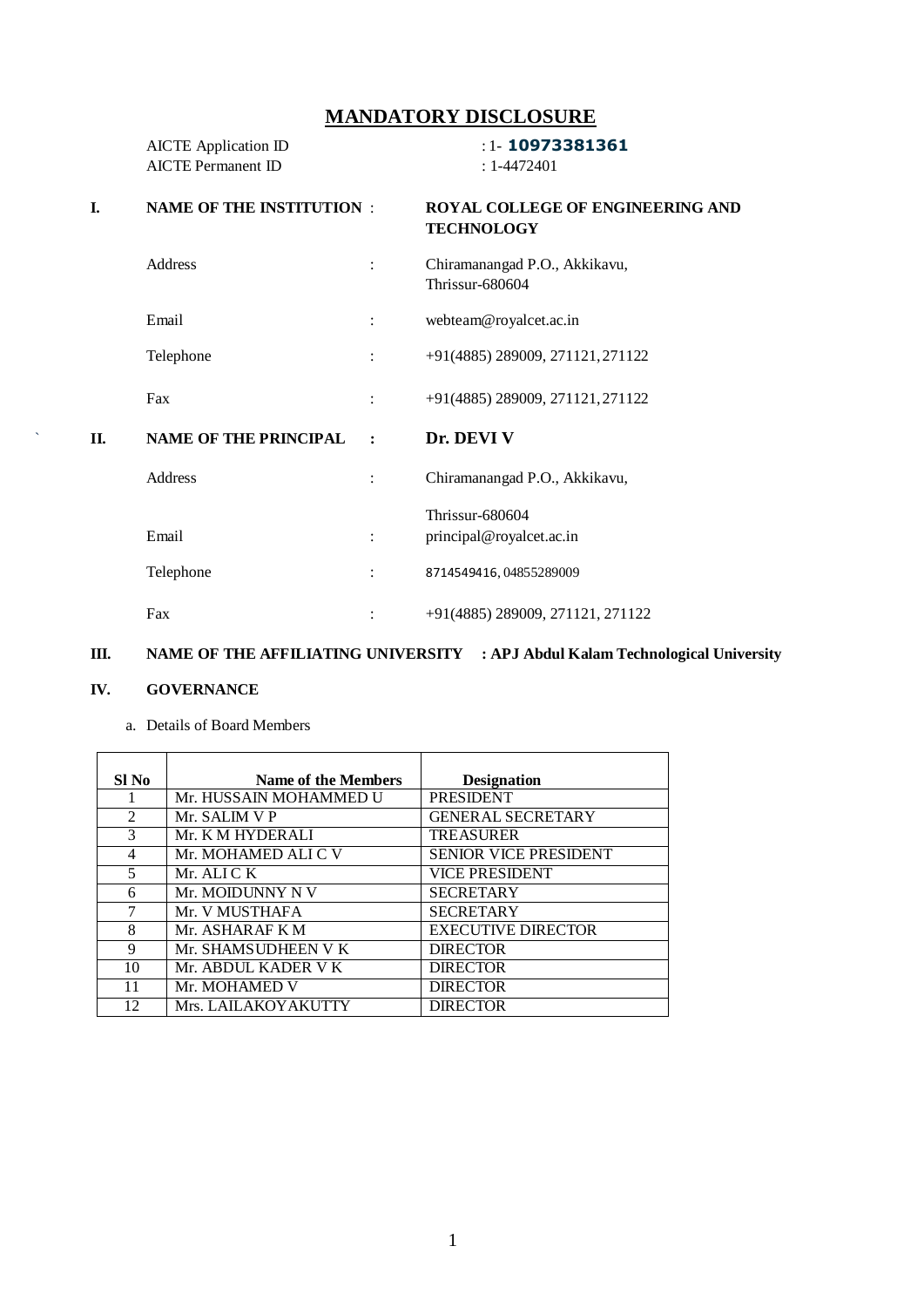b. Details of Academic Advisory Body: DIRECTOR: Amrutha M Chemmannur, Dean UG, HOD-EEE COORDINATOR: N Muthukumaran, HOD-CE

| Dept.      | <b>IQAC Dept. Coordinator</b> |
|------------|-------------------------------|
|            |                               |
| CSE        | Ihsana Muhammed P,            |
|            | Sabitha (NAAC)                |
|            | Sabith,                       |
| СE         | Rinu Sara Cherian (NAAC)      |
| <b>ECE</b> | Najiya Abdulrahiman           |
|            |                               |
|            | Praveen K P                   |
| EEE        |                               |
|            | Sajeesh <sub>N</sub>          |
| <b>ME</b>  |                               |
|            | Asheera L                     |
| ASH        |                               |

| c. Frequency of Board meetings      | Twice in a year  |
|-------------------------------------|------------------|
| Frequency of Academic Advisory body | Twice in a month |

d. Organization chart and process

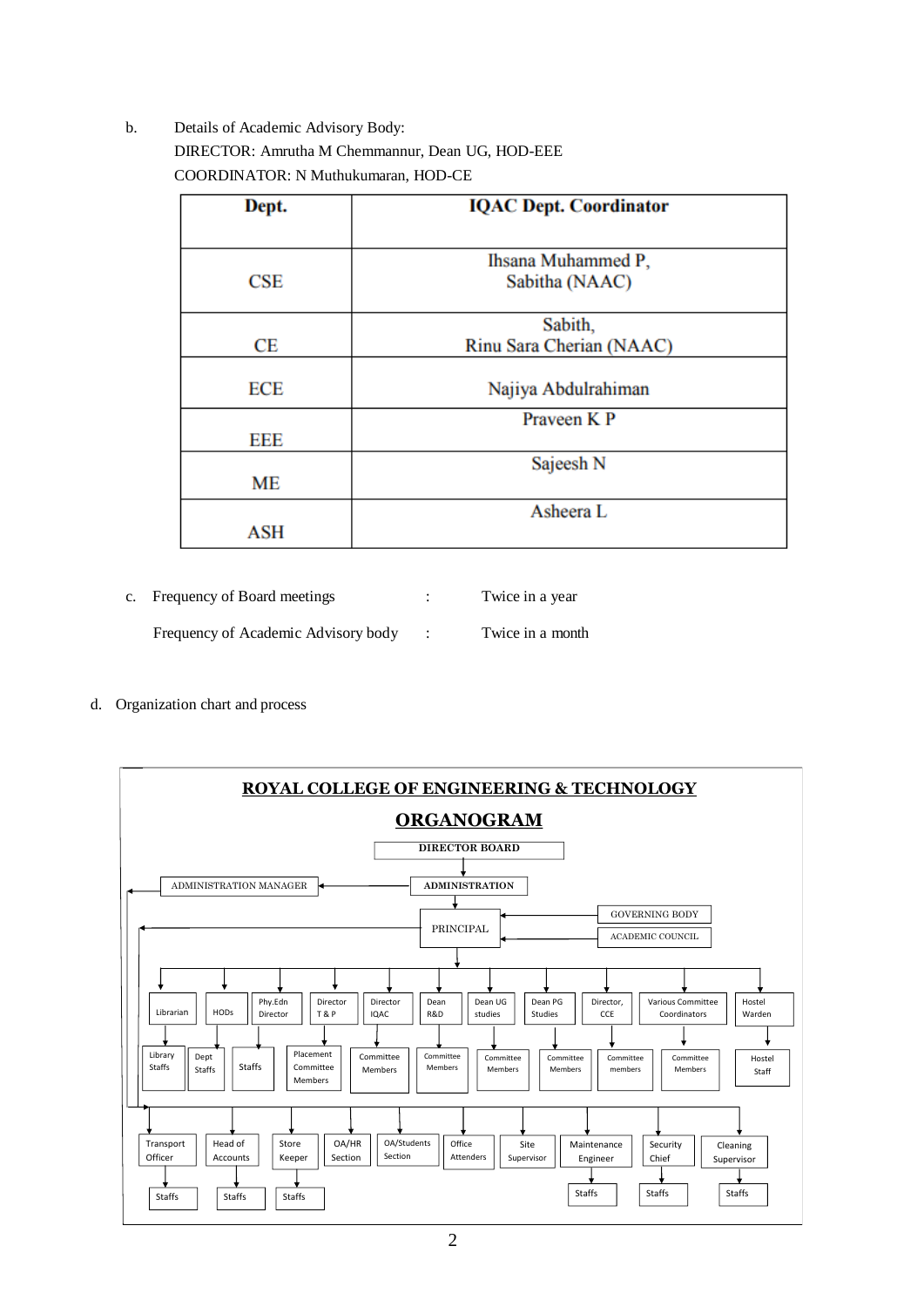# e. Students Feedback On:

| 1. Institutional Governance | The parents are accorded the status of representatives of the students and         |
|-----------------------------|------------------------------------------------------------------------------------|
|                             | they can provide the feedback during the parents meet conducted once in a          |
|                             | semester with regard to facilities provided to the students academic, non-         |
|                             | academic and general in nature. The grievances are carefully looked into by the    |
|                             | Management with sympathy and resolved with suitable actions / solutions.           |
| 2. Faculty Performance:     | Students are encouraged to express their grievances through a feedback form        |
|                             | made for this purpose. This feedback is collected once in a semester on regular    |
|                             | basis. Besides, the students can also directly approaches the principal in case of |
|                             | any of problems are not being met out fruitfully.                                  |

# f. Grievance Redressal Mechanism

| 1. Students |   | The Principal and the HODs meet the students directly once a month and            |
|-------------|---|-----------------------------------------------------------------------------------|
|             |   | enquire them regarding the faculty performance, infrastructure, placement and     |
|             |   | training activities and other facilities required. Students at any point of time  |
|             |   | can meet the HOD Correspondent to get solved for any of their problems.           |
| 2. Faculty  | ÷ | The Principal and the HODs meet the faculty once in a month directly and          |
|             |   | through staff meeting to redress any grievance that may be brought by the faculty |
|             |   | with regard to facilities provided to them and improvements in infrastructure to  |
|             |   | be established for better teaching methods and techniques.                        |

#### **V. PROGRAMMES :**

| Name of the Programme     | <b>B.Tech</b><br><b>CE</b> | <b>B.Tech</b><br><b>CSE</b> | <b>B.Tech</b><br>ME | <b>BTech</b><br>EC | <b>BTech</b><br>EEE | <b>BTech</b><br>AD | <b>M.Tech</b><br>CSE | <b>MTech</b><br>CE |
|---------------------------|----------------------------|-----------------------------|---------------------|--------------------|---------------------|--------------------|----------------------|--------------------|
| Whether Approved by AICTE | Yes                        | Yes                         | <b>Yes</b>          | Yes                | Yes                 | Yes                | Yes                  | Yes                |
| No. of Seats              | 60                         | 60                          | 60                  | 30                 | 30                  | 60                 | 24                   | 24                 |
| Duration (in Year)        | 4                          | 4                           | 4                   | 4                  | $\overline{4}$      | 4                  | ∍                    | ∍                  |

# **VI FACULTY:**

a) Branch wise list faculty members

| <b>ARTIFICIAL INTELLIGENCE &amp; DATA SCIENCE</b> |                            |  |
|---------------------------------------------------|----------------------------|--|
| Dr. Kiran P                                       | Head of the Department     |  |
| Yoosaf P P                                        | <b>Assistant Professor</b> |  |
| <b>Yasar Moidutty</b>                             | <b>Assistant Professor</b> |  |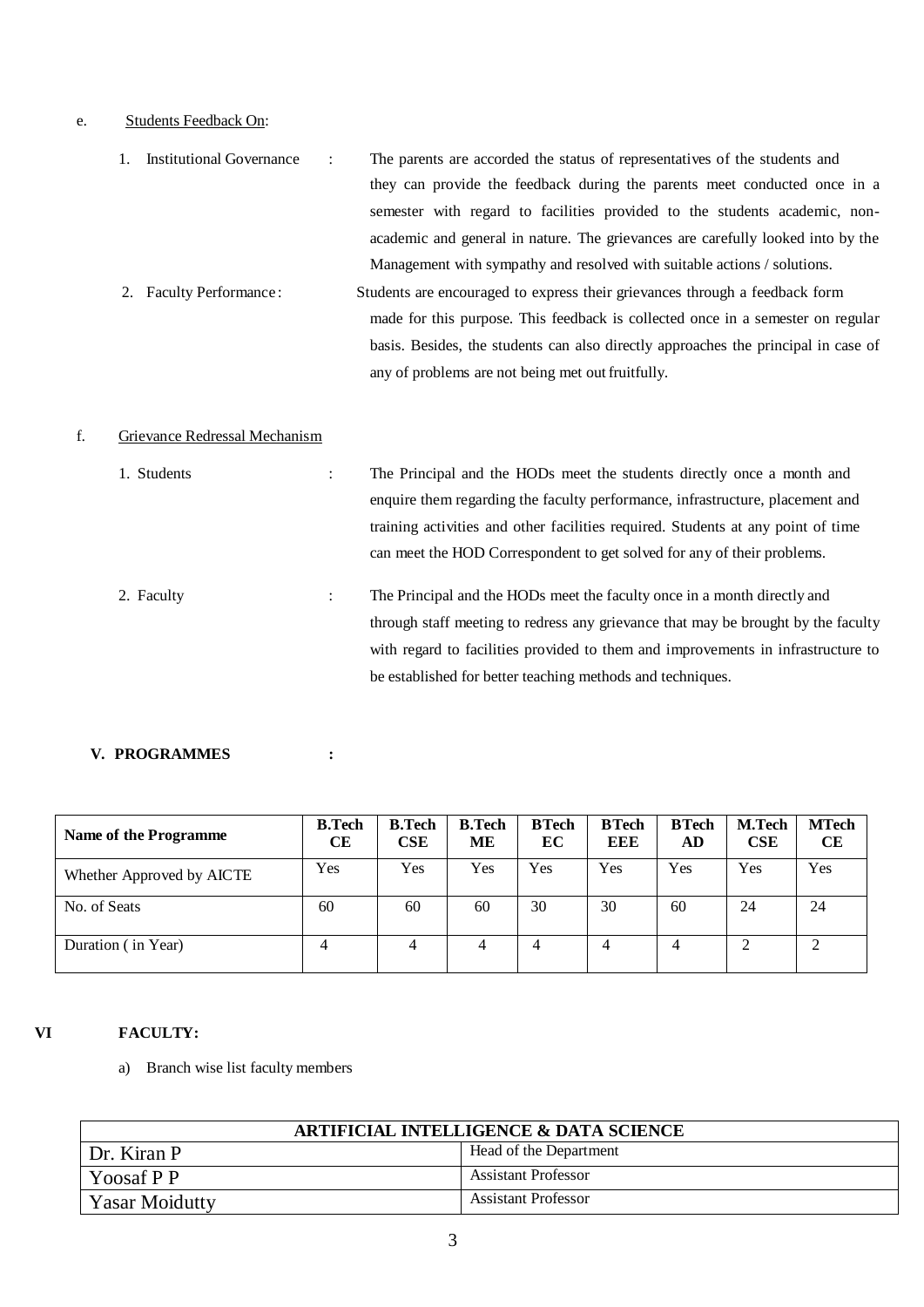| Neethu P R               | <b>Assistant Professor</b> |
|--------------------------|----------------------------|
| Anjana KR                | <b>Assistant Professor</b> |
| Sunena Rose M V          | <b>Assistant Professor</b> |
|                          | <b>CIVIL ENGINEERING</b>   |
| Mr. N Muthukumaran       | <b>Assistant Professor</b> |
| Dr. R Sivasamandy        | <b>Assistant Professor</b> |
| Dr. Aswin Kokkat         | <b>Assistant Professor</b> |
| Chinju Vijayan (Leave-   | <b>Assistant Professor</b> |
| Pursuing Ph.D under QIP) |                            |
| Athira Premkumar         | <b>Assistant Professor</b> |
| Sabith K                 | <b>Assistant Professor</b> |
| Rahul T S                | <b>Assistant Professor</b> |
| Archana Muraleedharan    | <b>Assistant Professor</b> |
| Anjitha Jose             | <b>Assistant Professor</b> |
| Chris Ann Johns          | <b>Assistant Professor</b> |
| Rinu Sara Cherian        | <b>Assistant Professor</b> |
| <b>Shamily Monikka</b>   | <b>Assistant Professor</b> |
| Gayathri M N             | <b>Assistant Professor</b> |
| Merin Vigil Joseph       | <b>Assistant Professor</b> |
| <b>Chandraknth James</b> | <b>Assistant Professor</b> |
| Pavithra A S             | <b>Assistant Professor</b> |
| Krishnendhu              | <b>Assistant Professor</b> |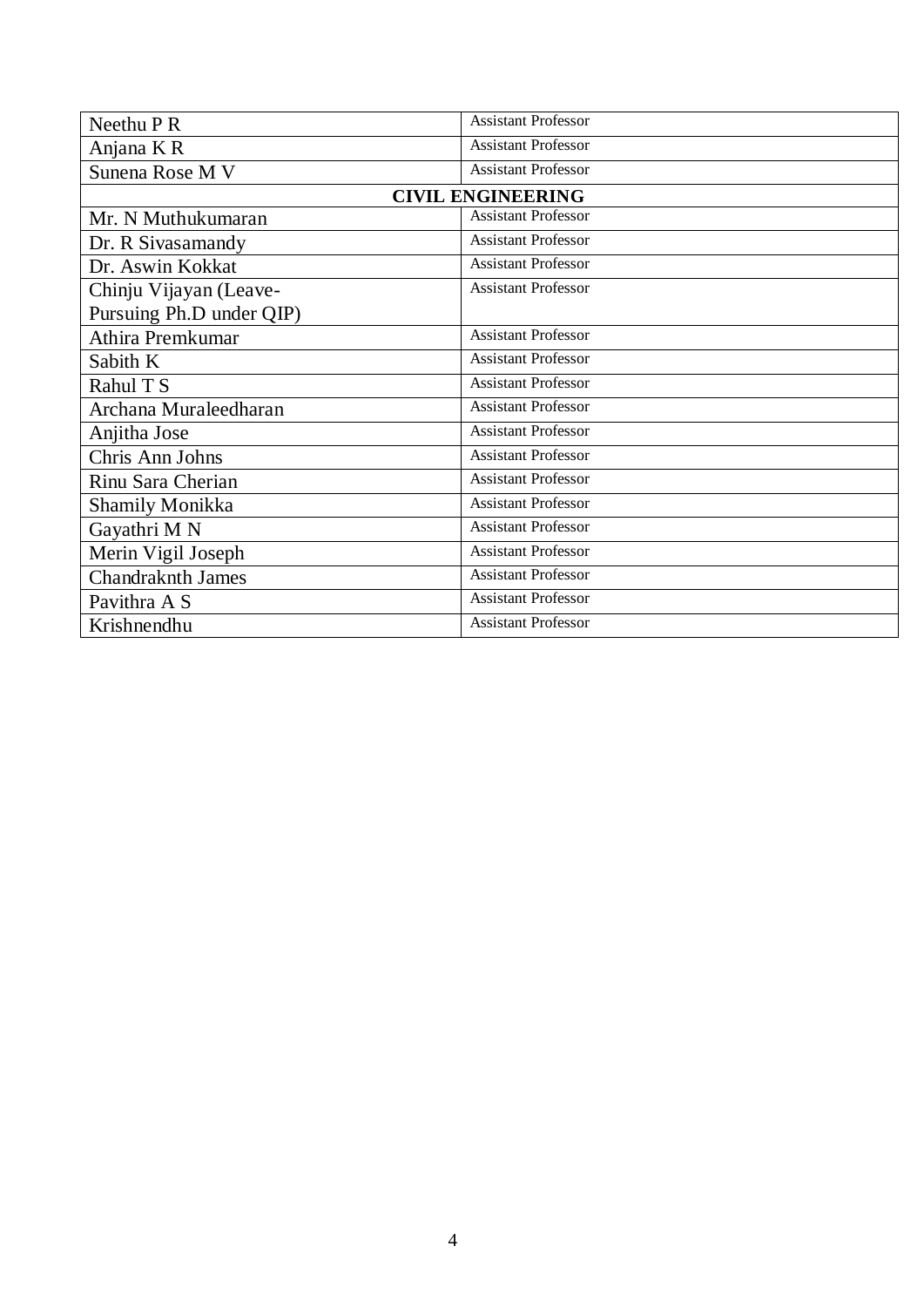|                            | <b>APPLIED SCIENCE AND HUMANITIES</b>     |                                              |  |  |  |
|----------------------------|-------------------------------------------|----------------------------------------------|--|--|--|
| 1                          | Dr Jacob John                             | Head of the Department                       |  |  |  |
|                            | 2. Asheera L                              |                                              |  |  |  |
| $2 3$ . Fazil Ahammed K(L) |                                           | <b>Assistant Professor</b>                   |  |  |  |
| $\overline{4}$             | Shahida K M                               | <b>Assistant Professor</b>                   |  |  |  |
| 5                          | Nimisha M (L)                             | <b>Assistant Professor</b>                   |  |  |  |
| 6                          | Anu V M (ML)                              | <b>Assistant Professor</b>                   |  |  |  |
| 7                          | Derin T D (L)                             | <b>Assistant Professor</b>                   |  |  |  |
| 8                          | Sandhya P S                               | <b>Assistant Professor</b>                   |  |  |  |
| 9                          | Bineesh K B                               | <b>Assistant Professor</b>                   |  |  |  |
| 10                         | Sreevidya V R                             | <b>Assistant Professor</b>                   |  |  |  |
| 11                         | Indu C                                    | <b>Assistant Professor</b>                   |  |  |  |
| 13                         | Sruthi P S                                | <b>Assistant Professor</b>                   |  |  |  |
|                            |                                           |                                              |  |  |  |
|                            | <b>CIVIL ENGINEERING</b>                  |                                              |  |  |  |
| 1                          | Nasser Yunus                              | Associate Professor & Head of the Department |  |  |  |
| $\overline{2}$             | Chinju Vijayan (Leave)                    | <b>Assistant Professor</b>                   |  |  |  |
| 3                          | Athira Premkumar                          | <b>Assistant Professor</b>                   |  |  |  |
| 4                          | Sabith K                                  | <b>Assistant Professor</b>                   |  |  |  |
| 5                          | Anu George                                | <b>Assistant Professor</b>                   |  |  |  |
| 6                          | Rahul T S                                 | <b>Assistant Professor</b>                   |  |  |  |
| 7                          | Fawaz N M                                 | <b>Assistant Professor</b>                   |  |  |  |
| 8                          | Anand T M                                 | <b>Assistant Professor</b>                   |  |  |  |
| 9                          | Nimisha A R                               | <b>Assistant Professor</b>                   |  |  |  |
| 10                         | Vismaya K                                 | <b>Assistant Professor</b>                   |  |  |  |
|                            |                                           |                                              |  |  |  |
|                            | <b>COMPUTER SCEINCE &amp; ENGINEERING</b> |                                              |  |  |  |
| 1                          | Dr Arun Anoop                             | Head of the Department                       |  |  |  |
| $\overline{2}$             | <b>Shanid Malayil</b>                     | Associate professor                          |  |  |  |
| 3                          | Dr. Rasmi A                               | <b>Associate Professor</b>                   |  |  |  |
| $\overline{4}$             | <b>Ihsana Muhammed P</b>                  | <b>Assistant Professor</b>                   |  |  |  |
| 5                          | Meera V M                                 | <b>Assistant Professor</b>                   |  |  |  |
| 6                          | Hima K G                                  | <b>Assistant Professor</b>                   |  |  |  |
| 7                          | Prajitha M V                              | <b>Assistant Professor</b>                   |  |  |  |
| $8\,$                      | Anitha L                                  | <b>Assistant Professor</b>                   |  |  |  |
| 9                          | Nowshad M U                               | <b>Assistant Professor</b>                   |  |  |  |
| 10                         | Apsara Panicker                           | <b>Assistant Professor</b>                   |  |  |  |
| 11                         | Venitha Viswanathan                       | <b>Assistant Professor</b>                   |  |  |  |
| 12                         | Vijesh K                                  | <b>Assistant Professor</b>                   |  |  |  |
| 13                         | Sana Sahban                               | <b>Assistant Professor</b>                   |  |  |  |
| 14                         | Mini Ittoop                               | <b>Assistant Professor</b>                   |  |  |  |
| 15                         | Sabitha C B                               | <b>Assistant Professor</b>                   |  |  |  |
| 16                         | Rasha VP                                  | <b>Assistant Professor</b>                   |  |  |  |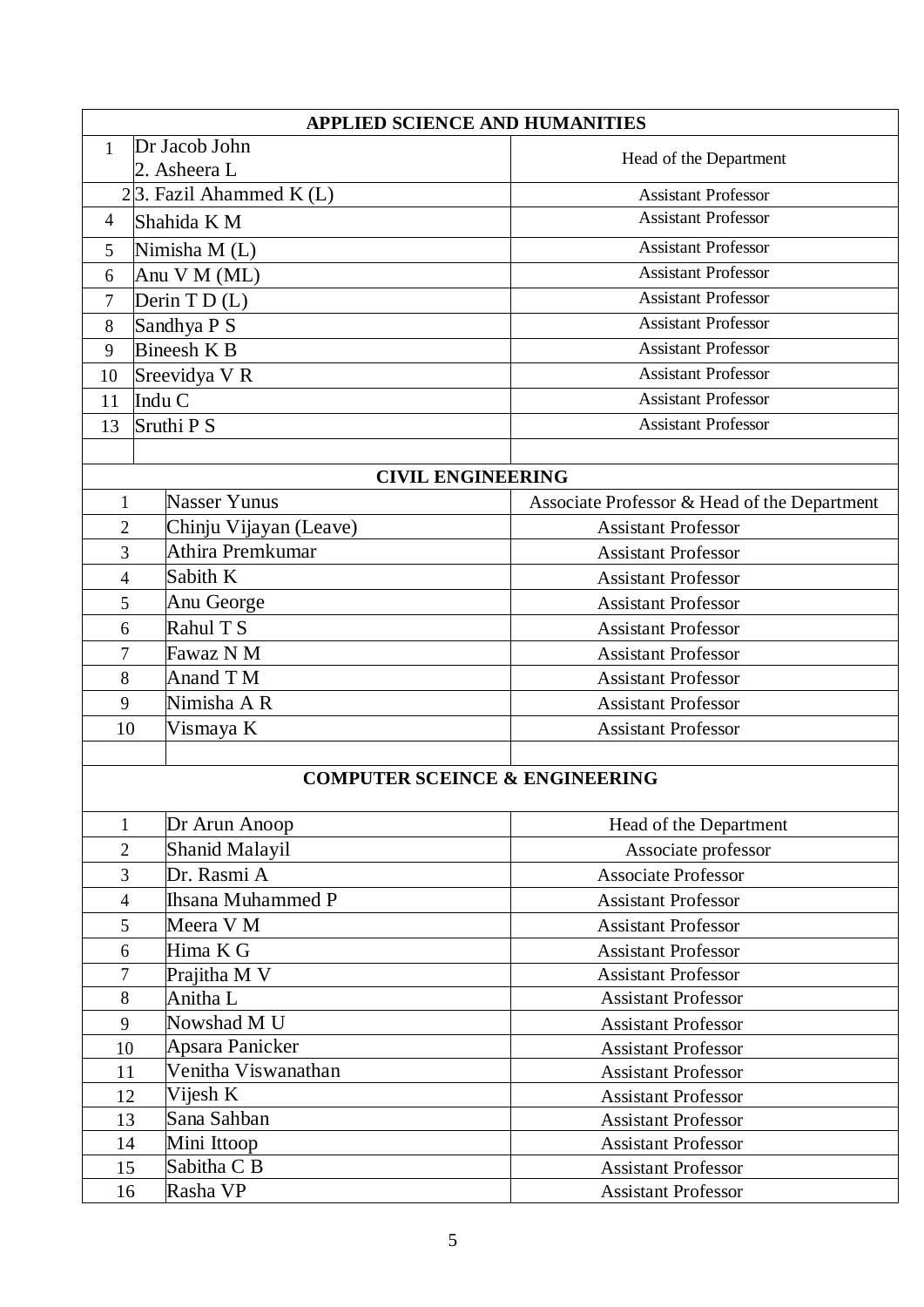|                | ELECTRICAL AND ELECTRONICS ENGINEERING        |                                         |  |  |
|----------------|-----------------------------------------------|-----------------------------------------|--|--|
| 1              | Amrutha M Chemmannur                          | Associate Professor & HOD               |  |  |
| $\overline{2}$ | Haridas V K                                   | <b>Assistant Professor</b>              |  |  |
| 3              | Able Alex (Leave)                             | <b>Assistant Professor</b>              |  |  |
| 4              | Dinto Thomas                                  | <b>Assistant Professor</b>              |  |  |
| 5              | Anju Sam                                      | <b>Assistant Professor</b>              |  |  |
| 6              | Kiran P                                       | <b>Assistant Professor</b>              |  |  |
| 7              | Praveen KP                                    | <b>Assistant Professor</b>              |  |  |
| 8              | Nisha P R                                     | <b>Assistant Professor</b>              |  |  |
| 9              | Sarun Kumar KP                                | <b>Assistant Professor</b>              |  |  |
|                |                                               | ELECTRONICS & COMMUNICATION ENGINEERING |  |  |
| 1              | Krishnakumar R                                | <b>Associate Professor &amp; HOD</b>    |  |  |
| $\overline{2}$ | Radhika E R                                   | <b>Assistant Professor</b>              |  |  |
| 3              | Vidya P (Leave)                               | <b>Assistant Professor</b>              |  |  |
| $\overline{4}$ | Najiya Abdulrahiman                           | <b>Assistant Professor</b>              |  |  |
| 5              | Narayanan P P (Leave)                         | <b>Assistant Professor</b>              |  |  |
| 6              | Pradosh Kumar P (Leave)                       | <b>Assistant Professor</b>              |  |  |
| 7              | Savitha Vasudevan                             | <b>Assistant Professor</b>              |  |  |
| 8              | Rubina K A                                    | <b>Assistant Professor</b>              |  |  |
| 9              | Sreedevi K                                    | <b>Assistant Professor</b>              |  |  |
| 10             | Jomon K Charly                                | <b>Assistant Professor</b>              |  |  |
| 11             | <b>Yasar Moidutty</b>                         | <b>Assistant Professor</b>              |  |  |
| 12             | Fasna K K                                     | <b>Assistant Professor</b>              |  |  |
| 13             | Athira Sankar<br><b>Assistant Professor</b>   |                                         |  |  |
| 14             | Shefina Ashraf                                | <b>Assistant Professor</b>              |  |  |
|                |                                               | <b>MECHANICAL ENGINEERING</b>           |  |  |
| 1              | <b>Raisen Joy</b>                             | <b>Assistant Professor &amp; HOD</b>    |  |  |
| $\overline{2}$ | Dileepan Balakrishnan                         | <b>Assistant Professor</b>              |  |  |
| 3              | Ajeesh Karippath                              | <b>Assistant Professor</b>              |  |  |
| $\overline{4}$ | Mr. Abu K A                                   | Workshop Superintendent                 |  |  |
| 5              | Neethu $P(ML)$                                | <b>Assistant Professor</b>              |  |  |
| 6              | Gopi Krishna N                                | <b>Assistant Professor</b>              |  |  |
| 7              | Leo A J                                       | <b>Assistant Professor</b>              |  |  |
| 8              | Geno John K                                   | <b>Assistant Professor</b>              |  |  |
|                | Yoosaf P P<br>9<br><b>Assistant Professor</b> |                                         |  |  |
| 10             | Aghana EL<br><b>Assistant Professor</b>       |                                         |  |  |
| 11             | K A Sandeep                                   | <b>Assistant Professor</b>              |  |  |
| 12             | Sajeesh N                                     | <b>Assistant Professor</b>              |  |  |
| 13             | <b>Sruthy Menon</b>                           | <b>Assistant Professor</b>              |  |  |
| 14             | Leo Mathew                                    | <b>Assistant Professor</b>              |  |  |
|                |                                               | PHYSICAL EDUCATION                      |  |  |
|                | Mr Bijeesh P                                  | Head of the Department                  |  |  |
|                |                                               |                                         |  |  |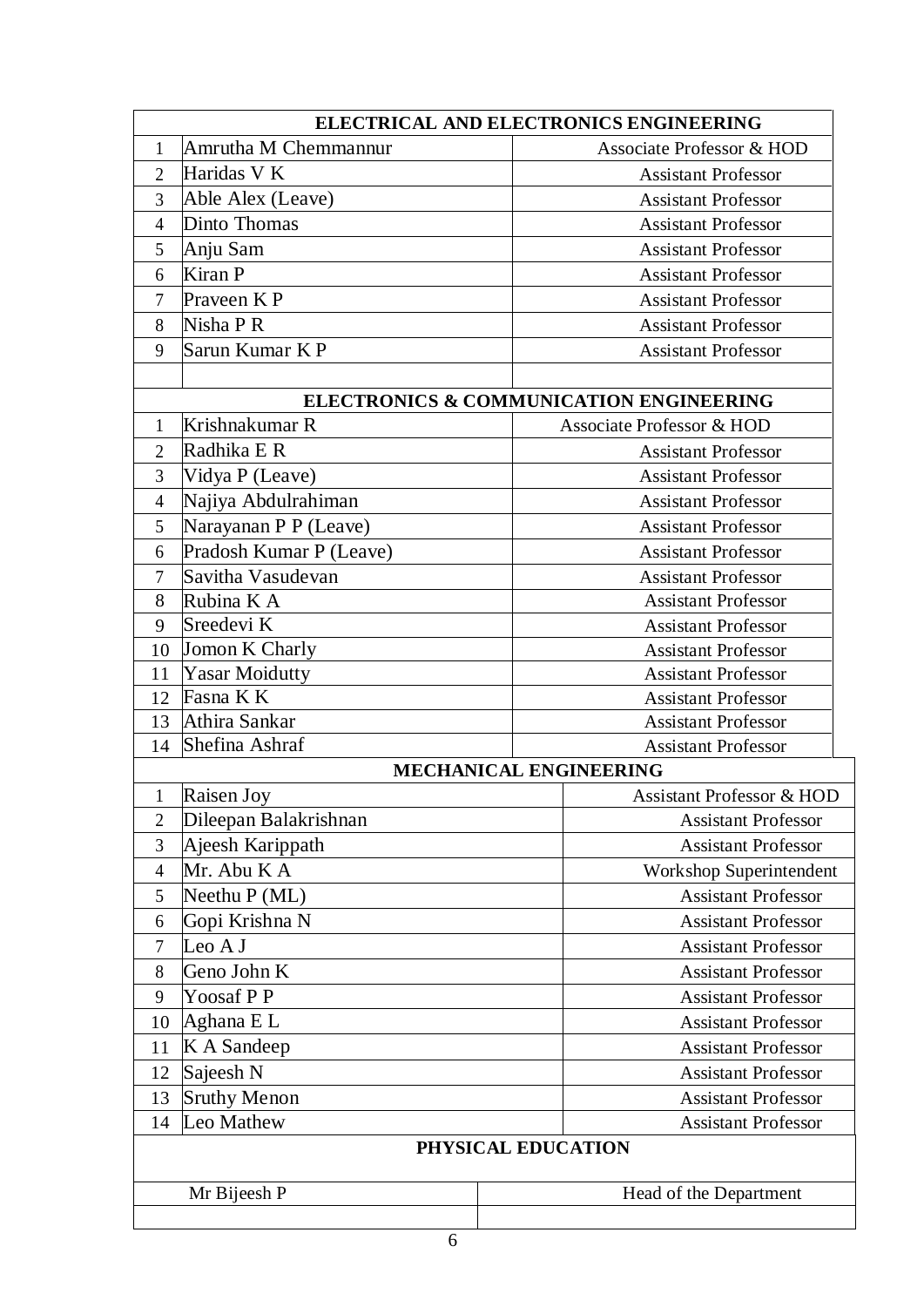|             | <b>LIBRARY</b> |
|-------------|----------------|
| Mr. Sudev K | Librarian      |
|             |                |

b) Number of faculty employed and left during the last three years:

|                     | 2021-22 | 2020-21 | 2019-20 | 2018-19 |
|---------------------|---------|---------|---------|---------|
| No. of Faculty      | 80      | 86      | 89      | 96      |
| Employed            |         |         |         |         |
| No. of Faculty Left |         |         | 39      | 24      |

## **VII. FEE DETAILS:**

a. Details of fee, as approved by state fee committee for Govt. Quota

|    | <b>Course</b> | Govt. Quota                                                                             |                                                   | <b>Mgt. Quota</b>                                                                                                                                                       | <b>NRI. Quota</b>                                    |  |  |  |
|----|---------------|-----------------------------------------------------------------------------------------|---------------------------------------------------|-------------------------------------------------------------------------------------------------------------------------------------------------------------------------|------------------------------------------------------|--|--|--|
|    | B.Tech        |                                                                                         |                                                   | As per Government Norms                                                                                                                                                 |                                                      |  |  |  |
| b. | M.Tech        | Time schedule for payment of fee for<br>Details of Scholarship offered by the Institute | $\ddot{\phantom{0}}$<br>$\mathbb{Z}^{\mathbb{Z}}$ | At the commencement the entire programe of each semester<br>(or) commencement of the academic year – optional<br>E-Grantz, MOMA, Pragathi, Fisheries, CH Mohammed Koya, |                                                      |  |  |  |
|    |               |                                                                                         |                                                   |                                                                                                                                                                         | Central Sector, Govt. Of India, Ramanathan Endowment |  |  |  |

| c. | No. of Scholarship                        | $\ddot{\phantom{a}}$ | 10                              |
|----|-------------------------------------------|----------------------|---------------------------------|
|    | Duration                                  | $\ddot{\phantom{a}}$ | One Year                        |
|    | Amount                                    | $\ddot{\cdot}$       |                                 |
|    | Criteria / Eligibility for<br>Scholarship | $\ddot{\cdot}$       | Based on Merit, Mark and Income |

# **VIII. ADMISSION**

| SL.No          | <b>Branch</b> | Year of<br>Approval | <b>Intake</b> | Increase in<br><b>Intake with</b><br>Year | <b>Total</b>   | Decrease in<br>Intake with<br>Year | <b>Closure</b> | <b>Total</b>     |
|----------------|---------------|---------------------|---------------|-------------------------------------------|----------------|------------------------------------|----------------|------------------|
| 1              | AEI           | 2003-2004           | 60            | $\bf{0}$                                  | 60             | $\overline{0}$                     | 60 (2017-2018) | $\bf{0}$         |
| 2              | <b>CE</b>     | 2003-2005           | 60            | $\mathbf{0}$                              | $\overline{0}$ | $\overline{0}$                     | Nil            | 60               |
| 3              | <b>CSE</b>    | 2003-2006           | 60            | 60 (2010-2011)                            | 120            | 60 (2020-2021)                     | Nil            | 60               |
| $\overline{4}$ | <b>ECE</b>    | 2003-2007           | 30            | $60(2011 -$<br>2012)                      | 120            | 60 (2018-2019)                     | 60 (2020-2021) | $\boldsymbol{0}$ |
| 5              | EEE           | 2010-2011           | 30            | $\Omega$                                  | 60             | $\boldsymbol{0}$                   | 60 (2020-2021) | $\boldsymbol{0}$ |
| 6              | ME            | 2011-2012           | 60            | 60 (2013-<br>2014)                        | 120            | 60 (2020-2021)                     | Nil            | 60               |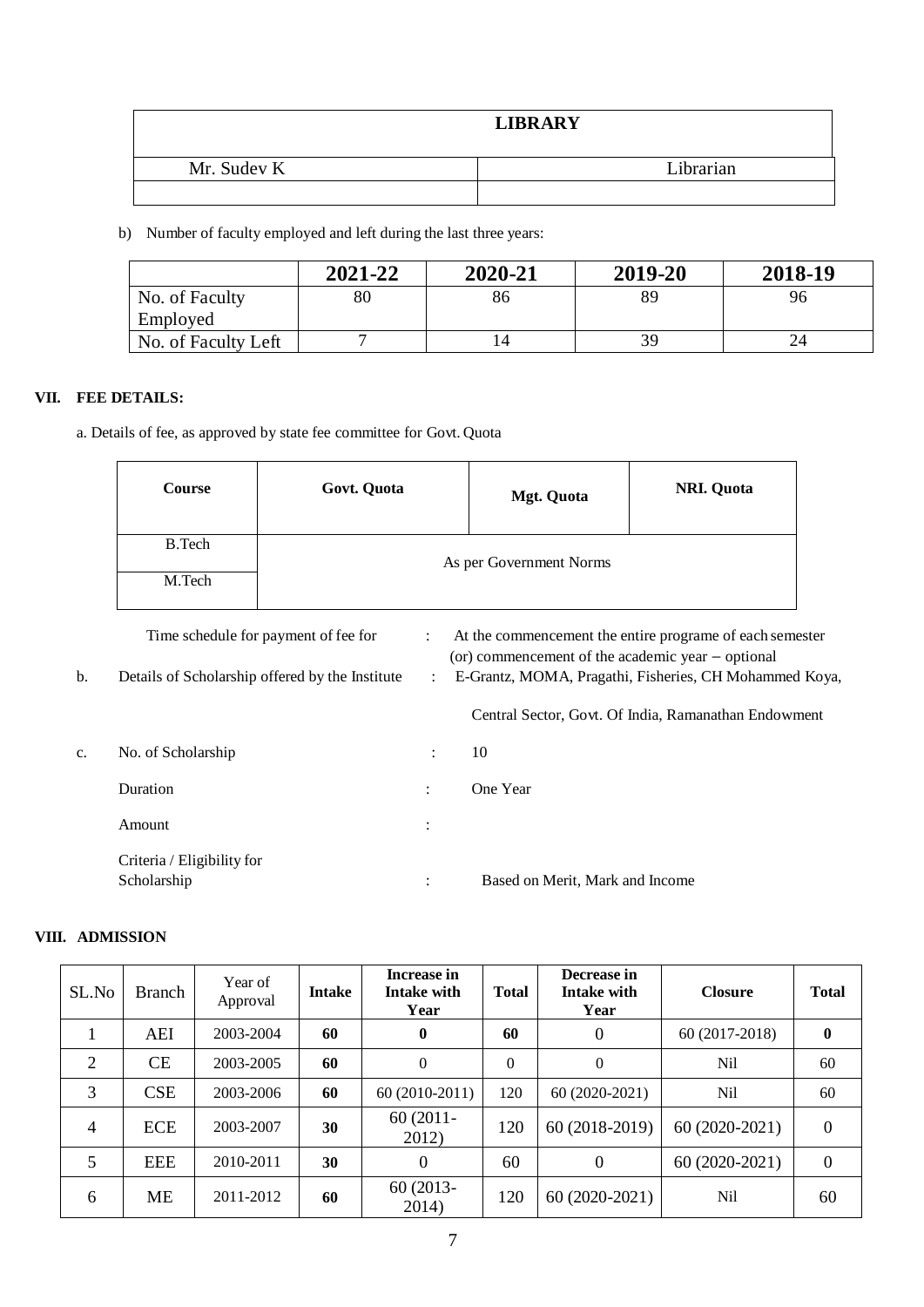#### **IX. ADMISSION PROCEDURE:**

Name of the Admission tests conducted for students in Management and Government Quota:

- 1. Kerala Entrance test conducted by Government of Kerala
- 2. CALIDAD Entrance exam conducted by Royal College of Engineering and Technology

### **X. CRITERIA AND WEIGHTAGES FOR ADMISSION**

Marks obtained in Mathematics, Physics & Chemistry of HSC Examination

## **XI. APPLICATION FORM :** Available in website<http://royalcet.ac.in/>

## **XII. INFORMATION ON INFRASTRUCTURE & OTHER RESOURCES:**

| Room<br>No.  | Room Type                  | Carpet<br>area in<br>sqm | Completion of<br>Flooring | Completion of<br>Walls and<br>painting | Completion of<br>Electrification<br>and lightng |
|--------------|----------------------------|--------------------------|---------------------------|----------------------------------------|-------------------------------------------------|
| $\mathbf{1}$ | Security                   | 11                       | Completed                 | Completed                              | Completed                                       |
| 100          | Reception Area             | 50                       | Completed                 | Completed                              | Completed                                       |
| 101          | Other Office               | 25                       | Completed                 | Completed                              | Completed                                       |
| 102          | Office All Inclusive       | 247                      | Completed                 | Completed                              | Completed                                       |
| 102A         | <b>Central Store</b>       | 25                       | Completed                 | Completed                              | Completed                                       |
| 102B         | Pantry for Staff           | 25                       | Completed                 | Completed                              | Completed                                       |
| 115          | Maintenance                | 77                       | Completed                 | Completed                              | Completed                                       |
| 121          | Cabin for Head of Dept     | 25                       | Completed                 | Completed                              | Completed                                       |
| 121A         | Department Office          | 22                       | Completed                 | Completed                              | Completed                                       |
| 121B         | <b>Faculty Room</b>        | 125                      | Completed                 | Completed                              | Completed                                       |
| 129          | Office All Inclusive       | 270                      | Completed                 | Completed                              | Completed                                       |
| 129A         | Principal Directors Office | 40                       | Completed                 | Completed                              | Completed                                       |
| 209          | <b>Board Room</b>          | 24                       | Completed                 | Completed                              | Completed                                       |
| 210          | Office All Inclusive       | 252                      | Completed                 | Completed                              | Completed                                       |
| 212          | <b>Placement Office</b>    | 98                       | Completed                 | Completed                              | Completed                                       |
| 218          | <b>Exam Control Office</b> | 53                       | Completed                 | Completed                              | Completed                                       |
| 227          | Cabin for Head of Dept     | 20                       | Completed                 | Completed                              | Completed                                       |
| 227A         | Department Office          | 26                       | Completed                 | Completed                              | Completed                                       |
| 230          | <b>Faculty Room</b>        | 134                      | Completed                 | Completed                              | Completed                                       |
| 230A         | Cabin for Head of Dept     | 20                       | Completed                 | Completed                              | Completed                                       |
| 240          | <b>Central Store</b>       | 46                       | Completed                 | Completed                              | Completed                                       |
| 243          | <b>Faculty Room</b>        | 28                       | Completed                 | Completed                              | Completed                                       |
| 244          | <b>Faculty Room</b>        | 14                       | Completed                 | Completed                              | Completed                                       |
| 245          | <b>Faculty Room</b>        | 14                       | Completed                 | Completed                              | Completed                                       |
| 246          | Department Office          | 29                       | Completed                 | Completed                              | Completed                                       |
| 306          | <b>Faculty Room</b>        | 90                       | Completed                 | Completed                              | Completed                                       |
| 307          | Cabin for Head of Dept     | 38                       | Completed                 | Completed                              | Completed                                       |
| 313          | Housekeeping               | 11                       | Completed                 | Completed                              | Completed                                       |

# **Administrative Area**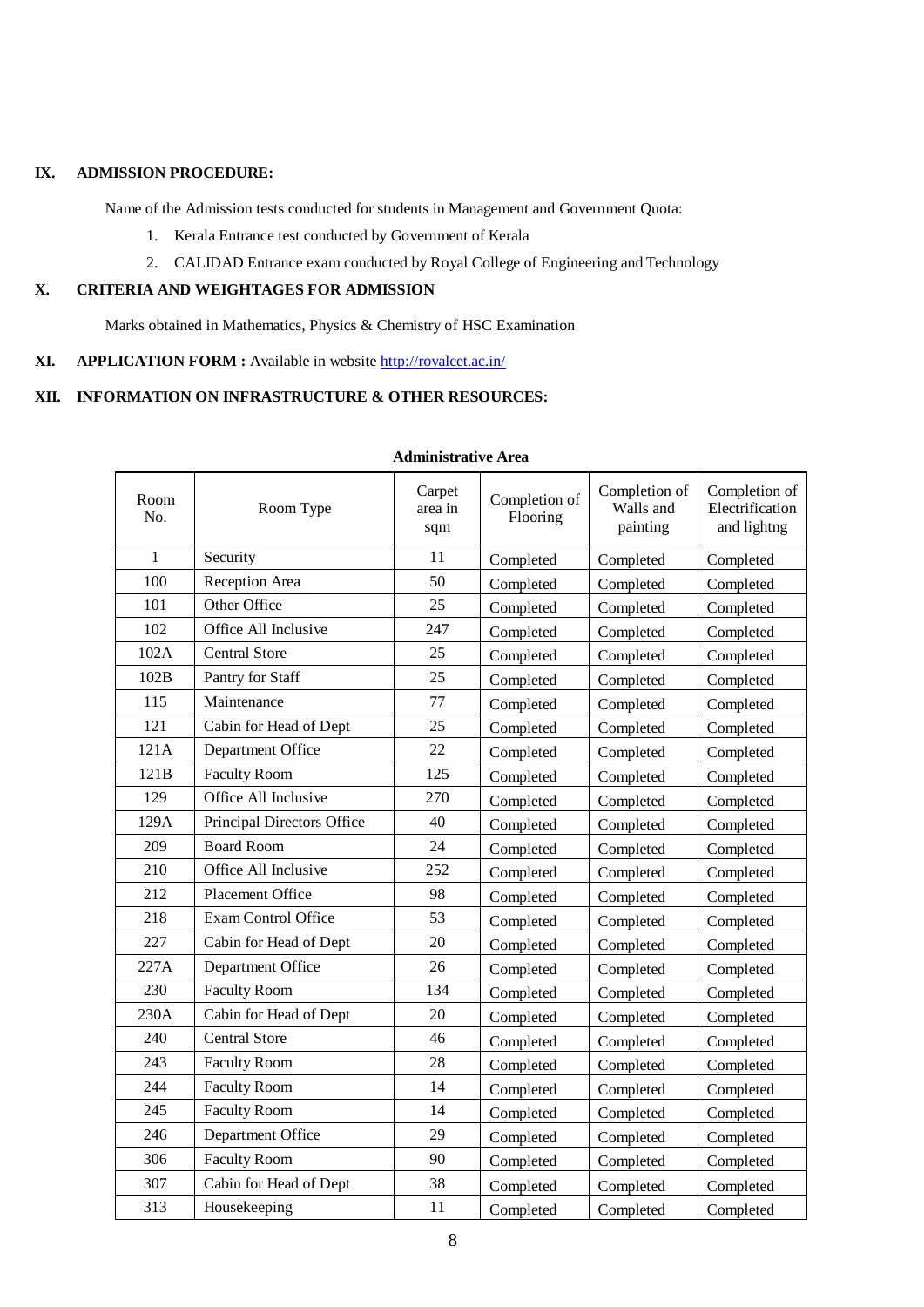| 314           | <b>Faculty Room</b>    | 32  | Completed | Completed | Completed |
|---------------|------------------------|-----|-----------|-----------|-----------|
| 315           | <b>Faculty Room</b>    | 107 | Completed | Completed | Completed |
| 319           | Cabin for Head of Dept | 20  | Completed | Completed | Completed |
| 319A          | Department Office      | 15  | Completed | Completed | Completed |
| 320           | <b>Faculty Room</b>    | 49  | Completed | Completed | Completed |
| 321           | <b>Faculty Room</b>    | 40  | Completed | Completed | Completed |
| 412           | Pantry for Staff       | 11  | Completed | Completed | Completed |
| 418           | <b>Faculty Room</b>    | 30  | Completed | Completed | Completed |
| EEE102A       | Cabin for Head of Dept | 20  | Completed | Completed | Completed |
| EEE102B       | <b>Faculty Room</b>    | 55  | Completed | Completed | Completed |
| <b>EEE301</b> | <b>Faculty Room</b>    | 102 | Completed | Completed | Completed |
| <b>ME101</b>  | <b>Faculty Room</b>    | 24  | Completed | Completed | Completed |
| <b>ME102</b>  | <b>Faculty Room</b>    | 24  | Completed | Completed | Completed |
| <b>ME201</b>  | <b>Faculty Room</b>    | 24  | Completed | Completed | Completed |
| <b>ME202</b>  | <b>Faculty Room</b>    | 24  | Completed | Completed | Completed |
| <b>ME207</b>  | Department Office      | 24  | Completed | Completed | Completed |
| <b>ME208B</b> | Cabin for Head of Dept | 52  | Completed | Completed | Completed |
| <b>ME301</b>  | <b>Faculty Room</b>    | 24  | Completed | Completed | Completed |

### **Total Administrative Area : 2516**

 $\overline{1}$  $\overline{\phantom{a}}$ 

#### **Amenities Area**

| Room<br>No.  | Room Type               | Carpet<br>area in<br>sqm | Completion of<br>Flooring | Completion of<br>Walls and<br>painting | Completion of<br>Electrification<br>and lightng |
|--------------|-------------------------|--------------------------|---------------------------|----------------------------------------|-------------------------------------------------|
| $\mathbf{1}$ | Cafeteria               | 400                      | Completed                 | Completed                              | Completed                                       |
| 100          | Auditorium              | 750                      | Completed                 | Completed                              | Completed                                       |
| 100A         | Toilet                  | 64                       | Completed                 | Completed                              | Completed                                       |
| 100B         | Toilet                  | 64                       | Completed                 | Completed                              | Completed                                       |
| 104          | First aid cum Sick Room | 22                       | Completed                 | Completed                              | Completed                                       |
| 200          | <b>Boys Common Room</b> | 100                      | Completed                 | Completed                              | Completed                                       |
| 200A         | Toilet                  | 64                       | Completed                 | Completed                              | Completed                                       |
| 200B         | Toilet                  | 64                       | Completed                 | Completed                              | Completed                                       |
| 233          | Student activity / GCR  | 11                       | Completed                 | Completed                              | Completed                                       |
| 234          | Others                  | 11                       | Completed                 | Completed                              | Completed                                       |
| 240          | <b>Stationery Store</b> | 23                       | Completed                 | Completed                              | Completed                                       |
| 300          | Girls Common Room       | 100                      | Completed                 | Completed                              | Completed                                       |
| 300A         | Toilet                  | 64                       | Completed                 | Completed                              | Completed                                       |
| 300B         | Toilet                  | 64                       | Completed                 | Completed                              | Completed                                       |
| 314          | Sports Club             | 11                       | Completed                 | Completed                              | Completed                                       |
| 400A         | Toilet                  | 64                       | Completed                 | Completed                              | Completed                                       |
| 400B         | Toilet                  | 64                       | Completed                 | Completed                              | Completed                                       |
| <b>BH</b>    | Boys' Hostel            | 1623                     | Completed                 | Completed                              | Completed                                       |
| <b>LH</b>    | Girls' Hostel           | 2378                     | Completed                 | Completed                              | Completed                                       |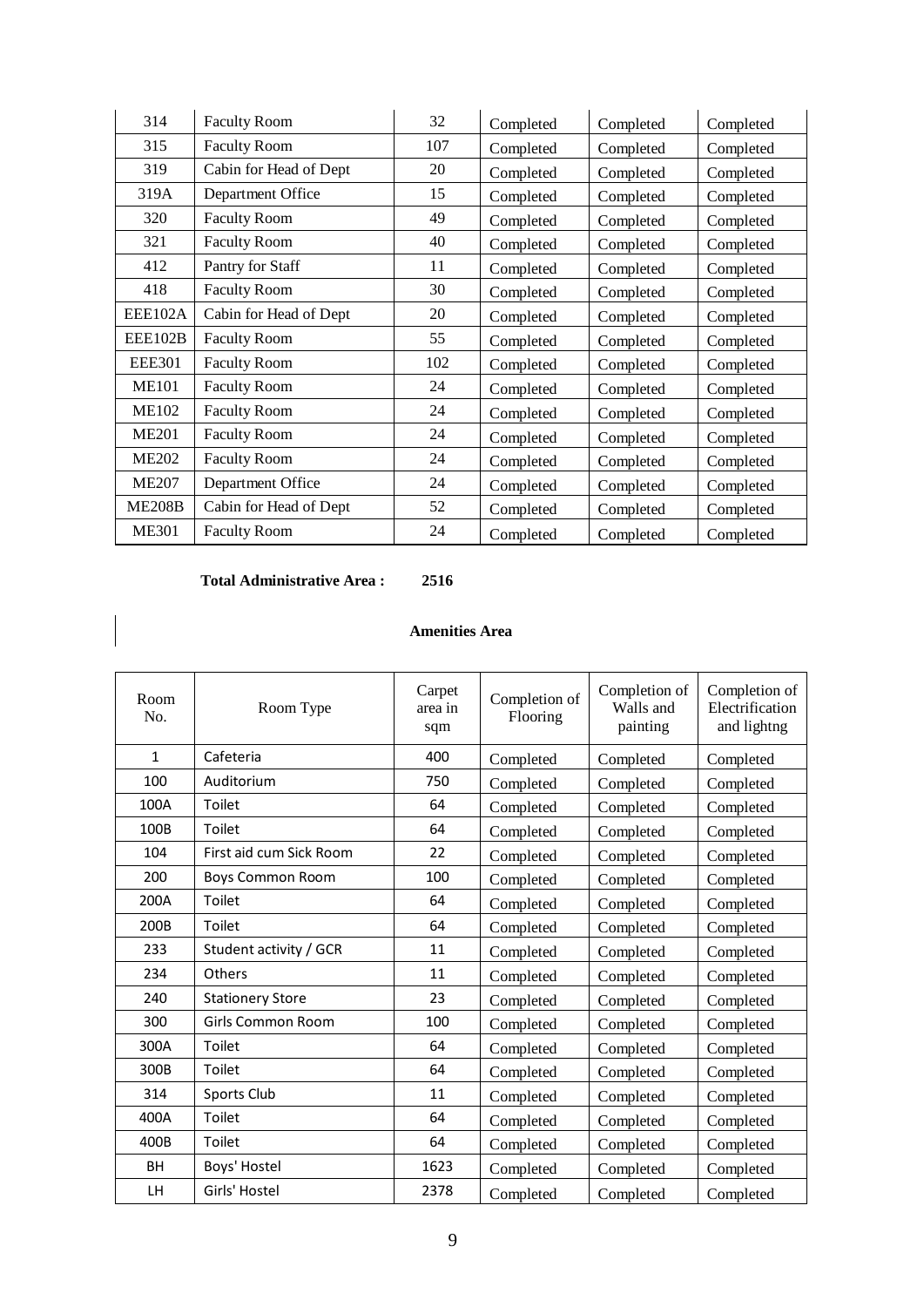### **Total Amenities Area : 5941**

#### **Circulation Area**

| Room<br>No. | Room Type          | Carpet<br>area in<br>sqm | Completion of<br>Flooring | Completion of<br>Walls and<br>painting | Completion of<br>Electrification<br>and lightng |
|-------------|--------------------|--------------------------|---------------------------|----------------------------------------|-------------------------------------------------|
|             | Corridors          | 3,656                    | Completed                 | Completed                              | Completed                                       |
|             | <b>Other Areas</b> | 125                      | Completed                 | Completed                              | Completed                                       |
|             | Other Common Area  | 260                      | Completed                 | Completed                              | Completed                                       |

## **Total Circulation Area : 4,041**

| Room<br>No. | Room Type            | Carpet<br>area in<br>sqm | Completion of<br>Flooring | Completion of<br>Walls and<br>painting | Completion of<br>Electrification<br>and lightng |
|-------------|----------------------|--------------------------|---------------------------|----------------------------------------|-------------------------------------------------|
| 119         | Laboratory           | 75                       | Completed                 | Completed                              | Completed                                       |
| 119A        | Laboratory           | 75                       | Completed                 | Completed                              | Completed                                       |
| 121C        | <b>Tutorial Room</b> | 75                       | Completed                 | Completed                              | Completed                                       |
| 123         | Laboratory           | 153                      | Completed                 | Completed                              | Completed                                       |
| 124         | Classroom            | 76                       | Completed                 | Completed                              | Completed                                       |
| 125         | Classroom            | 76                       | Completed                 | Completed                              | Completed                                       |
| 126         | Classroom            | 76                       | Completed                 | Completed                              | Completed                                       |
| 127         | Classroom            | 76                       | Completed                 | Completed                              | Completed                                       |
| 201         | Classroom            | 72                       | Completed                 | Completed                              | Completed                                       |
| 202         | <b>Tutorial Room</b> | 75                       | Completed                 | Completed                              | Completed                                       |
| 205         | <b>Tutorial Room</b> | 75                       | Completed                 | Completed                              | Completed                                       |
| 206         | Classroom            | 70                       | Completed                 | Completed                              | Completed                                       |
| 214         | Laboratory           | 98                       | Completed                 | Completed                              | Completed                                       |
| 215         | Laboratory           | 101                      | Completed                 | Completed                              | Completed                                       |
| 216         | Laboratory           | 98                       | Completed                 | Completed                              | Completed                                       |
| 217         | <b>Tutorial Room</b> | 75                       | Completed                 | Completed                              | Completed                                       |
| 219A        | <b>Tutorial Room</b> | 33                       | Completed                 | Completed                              | Completed                                       |
| 219B        | Laboratory           | 84                       | Completed                 | Completed                              | Completed                                       |
| 220         | Classroom            | 74                       | Completed                 | Completed                              | Completed                                       |
| 221         | Classroom            | 74                       | Completed                 | Completed                              | Completed                                       |
| 223         | Classroom            | 74                       | Completed                 | Completed                              | Completed                                       |
| 224         | Classroom            | 74                       | Completed                 | Completed                              | Completed                                       |
| 225         | Laboratory           | 76                       | Completed                 | Completed                              | Completed                                       |
| 228         | Laboratory           | 119                      | Completed                 | Completed                              | Completed                                       |
| 228A        | Laboratory           | 75                       | Completed                 | Completed                              | Completed                                       |
| 229         | Laboratory           | 75                       | Completed                 | Completed                              | Completed                                       |
| 229A        | Laboratory           | 77                       | Completed                 | Completed                              | Completed                                       |
| 238         | Laboratory           | 75                       | Completed                 | Completed                              | Completed                                       |

## **Instructional Area**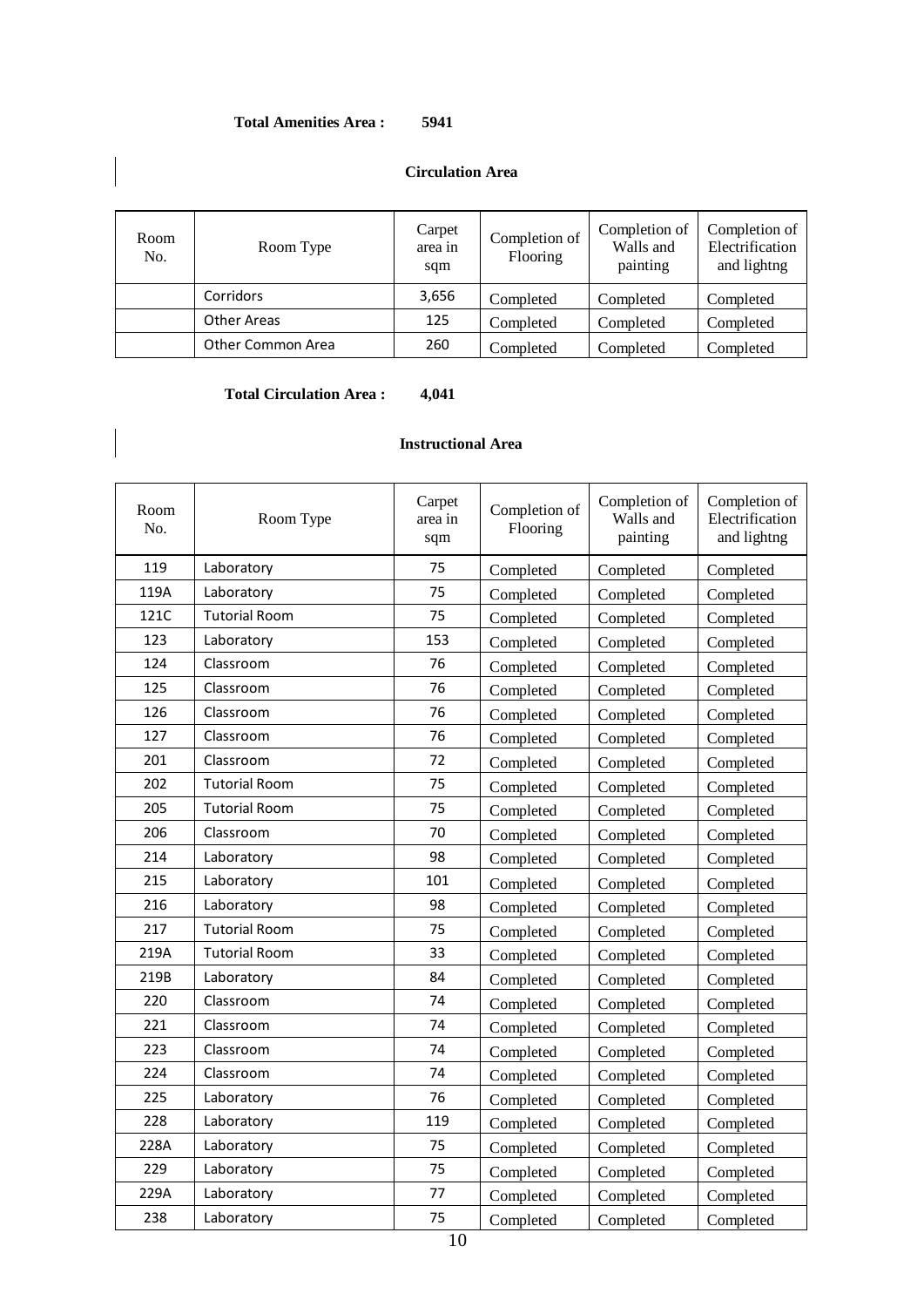| 239            | Laboratory           | 75  |                        |                        |           |
|----------------|----------------------|-----|------------------------|------------------------|-----------|
| 239A           | Laboratory           | 75  | Completed              | Completed              | Completed |
| 242            |                      | 97  | Completed              | Completed              | Completed |
|                | Laboratory           |     | Completed              | Completed              | Completed |
| 301            | Classroom            | 73  | Completed              | Completed              | Completed |
| 302            | Classroom            | 74  | Completed              | Completed              | Completed |
| 308            | Laboratory           | 75  | Completed              | Completed              | Completed |
| 308A           | Laboratory           | 75  | Completed              | Completed              | Completed |
| 309            | Laboratory           | 75  | Completed              | Completed              | Completed |
| 309A           | Laboratory           | 75  | Completed              | Completed              | Completed |
| 310            | Seminar Hall         | 230 | Completed              | Completed              | Completed |
| 317            | Laboratory           | 157 | Completed              | Completed              | Completed |
| 318            | Laboratory           | 80  | Completed              | Completed              | Completed |
| 318A           | Laboratory           | 87  | Completed              | Completed              | Completed |
| 322            | Classroom            | 75  | Completed              | Completed              | Completed |
| 323            | <b>Tutorial Room</b> | 75  | Completed              | Completed              | Completed |
| 325            | Classroom            | 77  | Completed              | Completed              | Completed |
| 326            | Classroom            | 75  | Completed              | Completed              | Completed |
| 401            | <b>Tutorial Room</b> | 74  | Completed              | Completed              | Completed |
| 402            | Laboratory           | 74  | Completed              | Completed              | Completed |
| 404            | Research Laboratory  | 74  | Completed              | Completed              | Completed |
| 405            | <b>Tutorial Room</b> | 74  | Completed              | Completed              | Completed |
| 409            | Laboratory           | 75  | Completed              | Completed              | Completed |
| 409A           | Laboratory           | 75  | Completed              | Completed              | Completed |
| 410            | Seminar Hall         | 150 | Completed              | Completed              | Completed |
| 414            | <b>Drawing Hall</b>  | 150 | Completed              | Completed              | Completed |
| 415            | <b>Drawing Hall</b>  | 150 | Completed              | Completed              | Completed |
| 416            | Laboratory           | 109 | Completed              | Completed              | Completed |
| 417            | Laboratory           | 113 | Completed              | Completed              | Completed |
| 419            | Laboratory           | 76  | Completed              | Completed              | Completed |
| 420            | Classroom            | 73  | Completed              | Completed              | Completed |
| 421            | Classroom            | 73  | Completed              | Completed              | Completed |
| 422            | <b>Tutorial Room</b> | 76  | Completed              | Completed              | Completed |
| EEE101         | Laboratory           | 210 |                        |                        | Completed |
| EEE103         | Laboratory           | 89  | Completed<br>Completed | Completed<br>Completed | Completed |
| EEE201A        | Laboratory           | 73  | Completed              | Completed              | Completed |
| <b>EEE201B</b> | Laboratory           | 73  |                        |                        |           |
| EEE202         | Seminar Hall         | 73  | Completed              | Completed              | Completed |
| EEE203         |                      |     | Completed              | Completed              | Completed |
|                | Laboratory           | 73  | Completed              | Completed              | Completed |
| EEE302         | <b>Tutorial Room</b> | 73  | Completed              | Completed              | Completed |
| EEE303         | Classroom            | 73  | Completed              | Completed              | Completed |
| EEE304         | Classroom            | 73  | Completed              | Completed              | Completed |
| EEE305         | Classroom            | 73  | Completed              | Completed              | Completed |
| ME103          | Classroom            | 80  | Completed              | Completed              | Completed |
| ME104          | Laboratory           | 152 | Completed              | Completed              | Completed |
| ME203          | Classroom            | 80  | Completed              | Completed              | Completed |
| ME204          | Classroom            | 80  | Completed              | Completed              | Completed |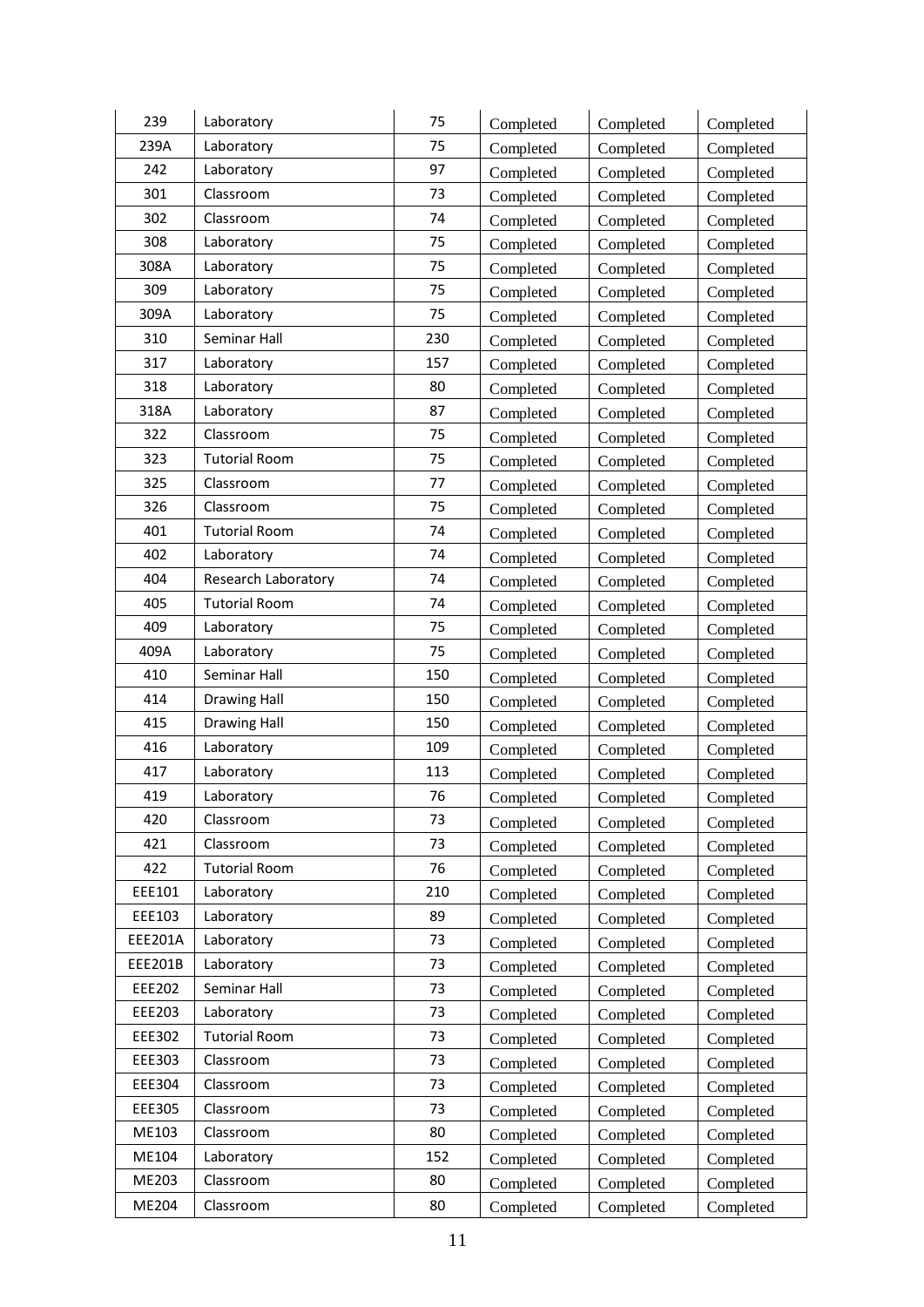| <b>ME205</b> | Laboratory                 | 116 | Completed | Completed | Completed |
|--------------|----------------------------|-----|-----------|-----------|-----------|
| ME206        | Classroom                  | 80  | Completed | Completed | Completed |
| ME303        | Laboratory                 | 80  | Completed | Completed | Completed |
| ME304        | Classroom                  | 80  | Completed | Completed | Completed |
| ME305        | <b>Tutorial Room</b>       | 80  | Completed | Completed | Completed |
| ME306        | <b>Tutorial Room</b>       | 80  | Completed | Completed | Completed |
| ME307        | Seminar Hall               | 110 | Completed | Completed | Completed |
| WS103        | Laboratory                 | 75  | Completed | Completed | Completed |
| WS104        | Laboratory                 | 75  | Completed | Completed | Completed |
| <b>WS105</b> | Laboratory                 | 75  | Completed | Completed | Completed |
| WS106        | Laboratory                 | 38  | Completed | Completed | Completed |
| WS107        | Laboratory                 | 75  | Completed | Completed | Completed |
| WS108        | Laboratory                 | 75  | Completed | Completed | Completed |
| WS109        | Laboratory                 | 35  | Completed | Completed | Completed |
| WS110        | Workshop                   | 220 | Completed | Completed | Completed |
| WS111        | <b>Additional Workshop</b> | 230 | Completed | Completed | Completed |

Instructional Area - Common Facilities

| Room<br>No. | Room Type              | Carpet<br>area in<br>sqm | Completion of<br>Flooring | Completion of<br>Walls and<br>painting | Completion of<br>Electrification<br>and lightng |
|-------------|------------------------|--------------------------|---------------------------|----------------------------------------|-------------------------------------------------|
| 109         | Library&Reading Room   | 622                      | Completed                 | Completed                              | Completed                                       |
| 120         | <b>Computer Center</b> | 150                      | Completed                 | Completed                              | Completed                                       |
| 213         | Language Laboratory    | 100                      | Completed                 | Completed                              | Completed                                       |
| 237         | Library&Reading Room   | 70                       | Completed                 | Completed                              | Completed                                       |
| 246         | Library&Reading Room   | 31                       | Completed                 | Completed                              | Completed                                       |
| ME302       | Library&Reading Room   | 52                       | Completed                 | Completed                              | Completed                                       |

Total Instructional Area 9046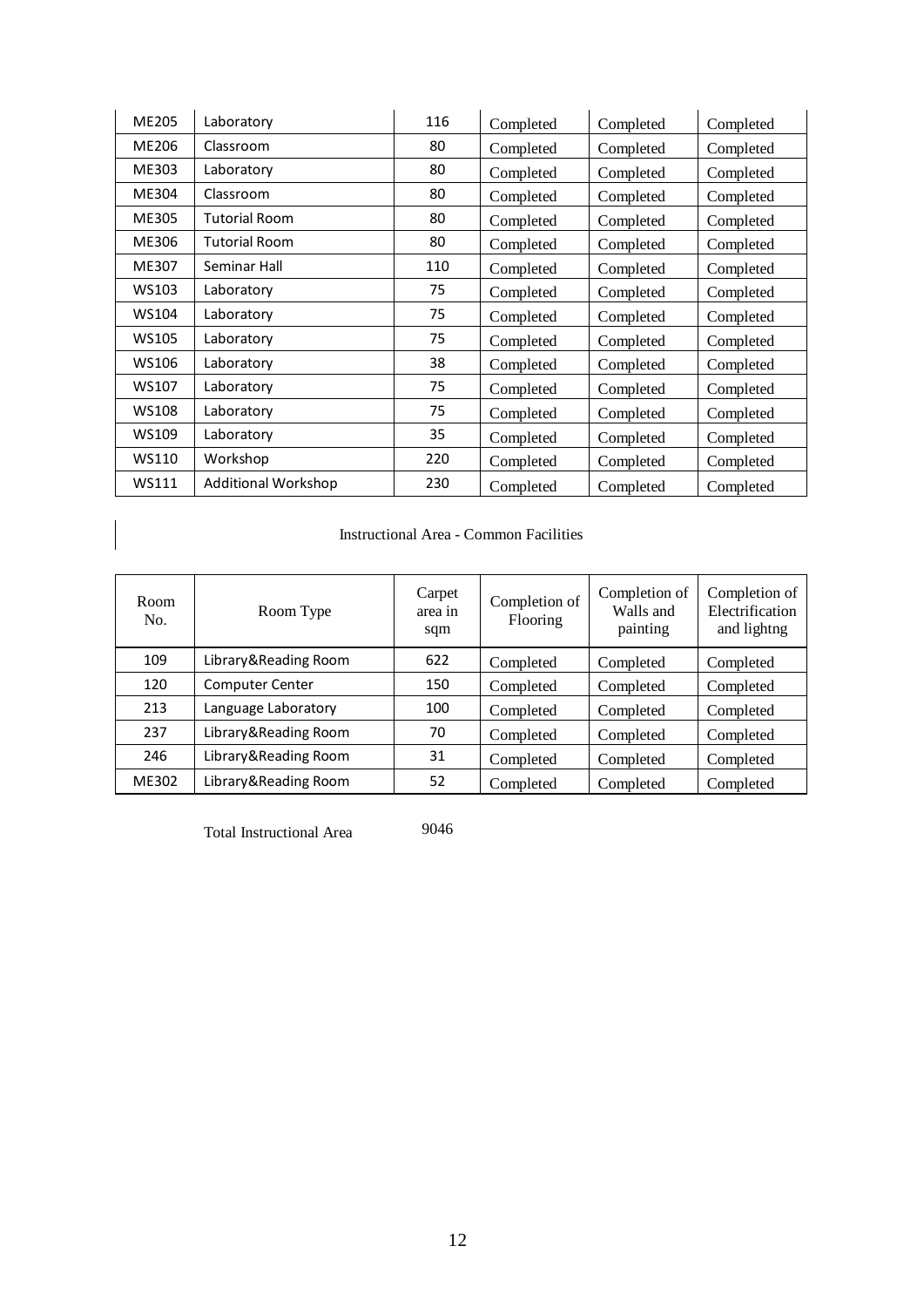#### A) LIBRARY

| <b>Particulars</b>       | e-Journal<br>(National) | e-Journal<br>(International) | Journal<br>(International) | Journal<br>(National)    | <b>Book</b> |
|--------------------------|-------------------------|------------------------------|----------------------------|--------------------------|-------------|
| No. of Titles            | 698                     | 161                          |                            | 43                       | 6919        |
| No. of<br><b>Volumes</b> |                         |                              |                            | $\overline{\phantom{0}}$ | 27849       |
| E-Library<br>Facility    | DELNET, IETE            |                              |                            |                          |             |

#### B) COMPUTING FACILITIES:

| 1. Total No: of computers               | 563 |
|-----------------------------------------|-----|
| 2. Total No: of printers                | -31 |
| 3. No. of Licensed Application software |     |
| 4. No. of Licensed System Software      | 03  |

#### **Internet Connection Details**

| <b>Provider</b>     | <b>Bandwidth</b> (Mbps) | <b>Connection Type</b> |
|---------------------|-------------------------|------------------------|
| <b>BSNL</b>         | 40                      | Leased Line            |
| <b>KERALAVISION</b> | 40                      | <b>Broadband</b>       |

#### **XII.EXTRA CURRICULUM ACTIVITIES**

1. Games and Sports Facilities

The college has facilities for the students to participate in various Game and Sports activities such as Foot Ball, Volley Ball, Ball Badminton, Basket Ball, Shot-put, Discus and Javelin Throw, Chess, Carom, Table Tennis and Cricket.

- 2. The college has involved the students in various extra-curricular activities through NSS programs. The NSS has performed the following activities.
	- 1. Conducted various training programs for the peer educators.
	- 2. Conducted Blood Donation Camps.
	- 3. Conducted Seminar on `Health and Hygiene'
	- 4. Contributed dress materials to the orphans.
	- 5. Conducted Energy Conservation & awareness programs.
	- 6. Created awareness on the wealth of trees & Plants & forest.
- 3. Soft Skill Development Facilities :

The training Department conducts regular training modules on soft skills for the final year and pre-final year students of the college to help them to improve their performance during campus selection drive conducted